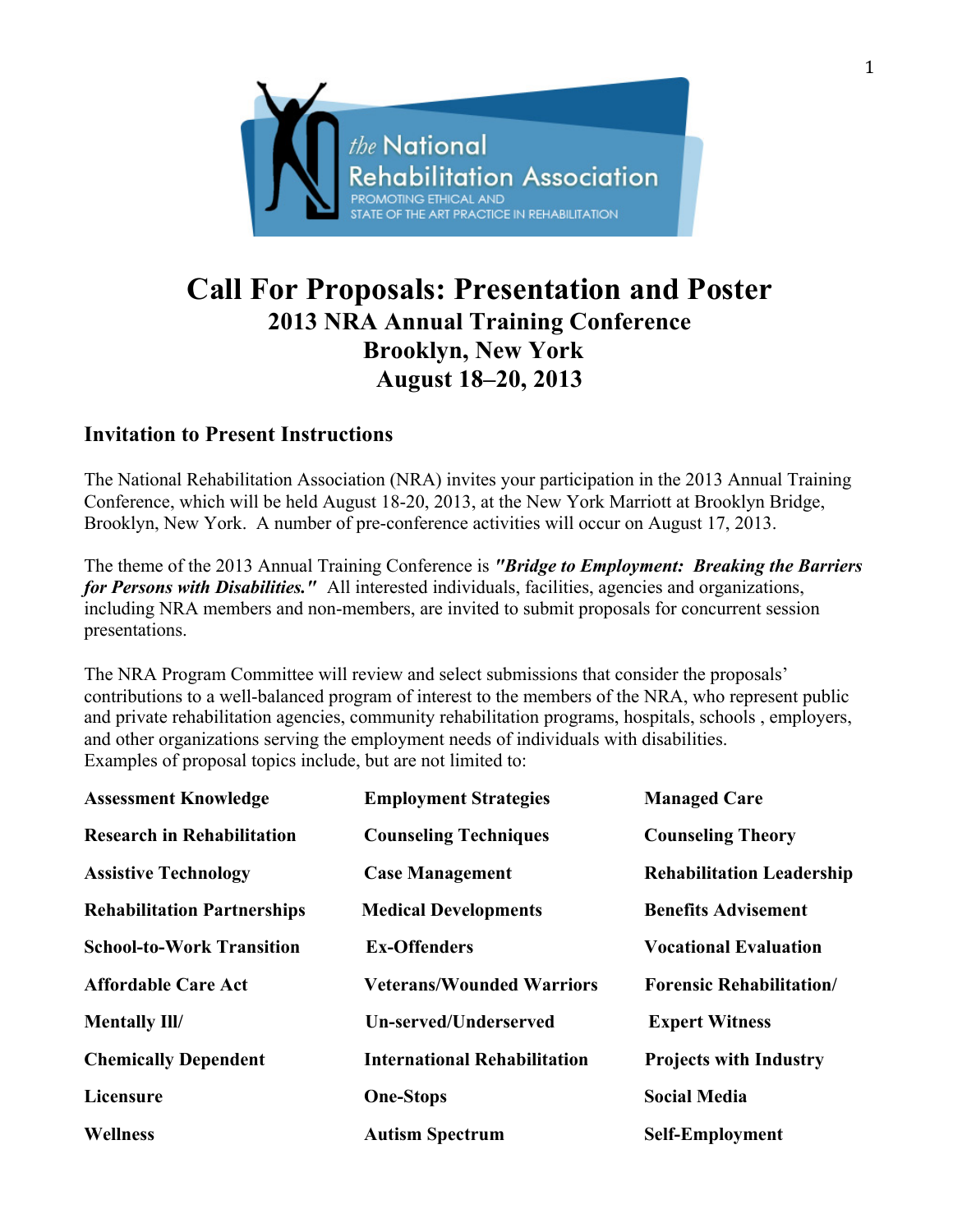#### **Ethics\***

\*Ethics presentations based on the CRC Code of Ethics should reflect the Code and must include discussion of the Code.

Proposals for full regular presentations should be designed for concurrent sessions of one hour (1.0) to one and half hours (1.5) durations. All concurrent sessions will be set up theater or classroom style with a podium, and a screen. Any other individual AV needs is the responsibility of the presenter. Please be sure to accurately complete the AV Request included in the Call for Proposals. Sponsored speakers may want to contact their Chapters or Divisions regarding financial support for additional audio-visual equipment, such as laptop computers. We are also accepting proposals for Poster Sessions, which should permit four groups to be cycled through in one hour (four fifteen minute sessions.)

Selected presenters are responsible for all lodging, travel, additional audiovisual equipment rental, and per diem costs associated with their participation in the conference. Presenters who do not register for the conference are invited to attend other conference sessions at no cost on the day of their presentation only, but will not be eligible for continuing education credits for those sessions. Presenters who choose to participate in the entire conference will be eligible for a 20% discount on registration and continuing education credits for sessions attended.

### **Review Criteria for Proposals:**

- Overall quality;
- Relevance to the field of rehabilitation;
- Well-defined focus that can be presented in a 1.0 hour or 1.5 hour format;
- Practical application of idea presented;
- Originality and timeliness of idea.
- Ethics presentations based on the CRC Code of Ethics should so indicate.

#### **Notification:**

• Notification of proposal inclusion will be provided to the primary presenter by May 15th, 2013

#### **Instructions for Proposal Submission:**

- Please use the Call for Proposals form (attached) or an exact duplicate.
- Please assure all information is clearly legible.
- Submit the **original plus two copies (only if mailed)**.
- Application must be complete.

#### Do not exceed the space provided (**please do not add extra sheets except those containing presenter vita information**).

 Handouts must accompany program proposal applications. Handouts, including alternative formats for handouts, are the speakers' responsibilities to provide on-site.

**Include a one-page resume or vita for each presenter.**

## **PLEASE SUBMIT ALL PROPOSALS BY March 1st, 2013**

Questions about the program should be submitted to Conference Co-Chair for Program: Anthony J. Spinelli: anthony.spinelli@ed.gov